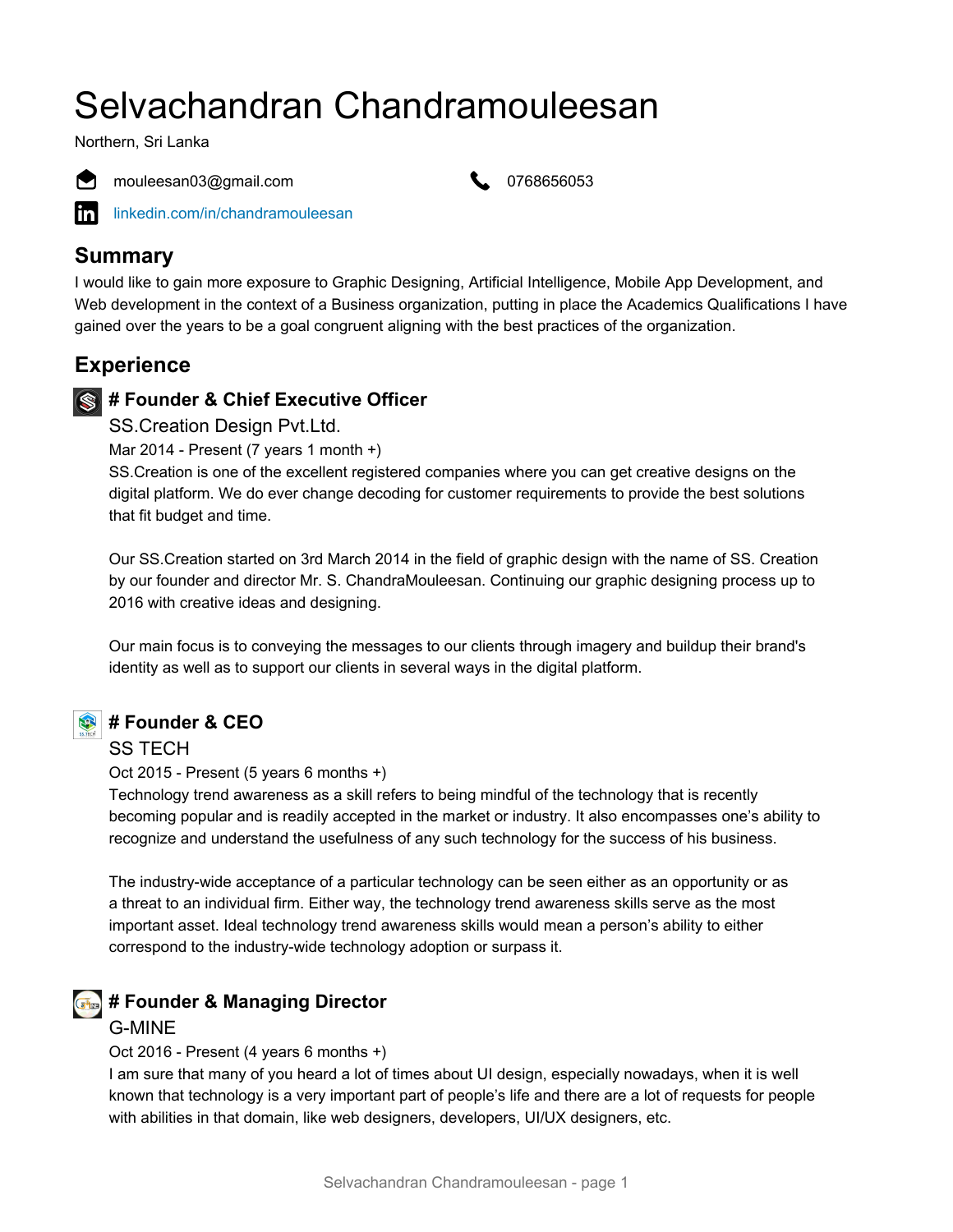Actually, in reality, it is not that hard and I am sure that after reading this article you'll have a clear idea about all of these terms and what everything means. Defining User Interface Design (UI)

#### **Graphic Designer**

Freelance Nov 2014 - Present (6 years 5 months +)



#### **# Employer Branding Manager**

LED KLN

May 2018 - Jan 2019 (9 months)

LED is a student-run body that started with the members who studying in different fields as Engineering, Science, IT, Management, Social Science and it started recently at the University of Kelaniya in collaboration with the University of Moratuwa.

The main expectations of LED are to give the best solutions for undergraduates who deserves the best career opportunities and build, create the best Professionalists to the corporate world as their best assets.

To achieve these expectations LED working with more accurate plans to give our best for you.

#### **Senior Graphic Designer**

#### Mayil Studio

Sep 2016 - Feb 2017 (6 months)

Graphic designers, also referred to as graphic artists or communication designers, combine art and technology to communicate ideas through images and the layout of websites and printed pages. They may use a variety of design elements to achieve artistic or decorative effects.

Graphic designers work with both text and images. They often select the type, font, size, color, and line length of headlines, headings, and text. Graphic designers also decide how images and text will go together in print or on a webpage, including how much space each will have.

When using text in layouts, graphic designers collaborate with writers, who choose the words and decide whether the words will be put into paragraphs, lists, or tables. Through the use of images, text, and color, graphic designers may transform data into visual graphics and diagrams to make complex ideas more accessible.

#### **Senior Graphic Designer**

Mass Media Vision

Mar 2016 - Sep 2016 (7 months)

Image result for senior graphic designer work

Senior Graphic Designers should demonstrate a high level of proficiency in design, web and multimedia software and applications, such as Adobe Creative Suite.

#### **Education**

**University of Kelaniya Sri Lanka**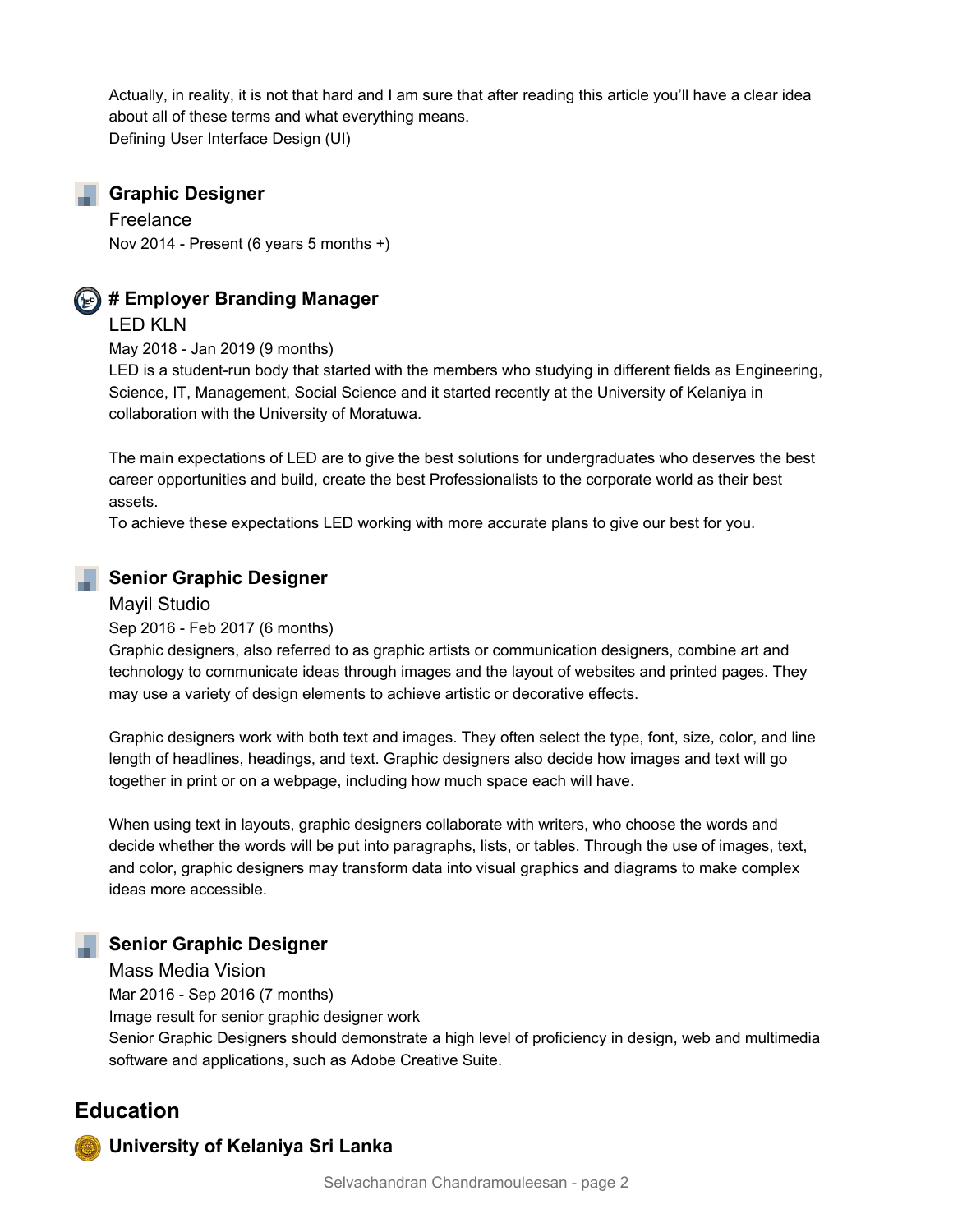Bachelor's degree, Computer Games and Programming Skills 2017 - 2021

# **Example 2 University of Colombo School of Computing**

BIT, Information Technology

2015 - 2017

BIT is the Bachelor of Information Technology Degree programme introduced by the University of Colombo School of Computing (UCSC), in 2000. The UCSC conducts examinations leading to the first-ever External Degree in InformationTechnology (IT) in Sri Lanka. The degree is awarded by the University of Colombo.



#### **Jaffna Hindu College**

General Certificate of Education Advanced Level , Field Of Engineering Technology 2007 - 2015

An engineering technologist is a professional trained in certain aspects of development and implementation of a respective area of technology. Engineering technology education is even more applied and less theoretical than engineering education,

Covering Subjects :

- Engineering Technology
- Science for technology
- Information Communication Technology

### **Licenses & Certifications**

**G GTECH** - G-Tec Computer Education Issued May 2014 - Expires Apr 2019 SL/G/1439/10



**Nikon workshop participants** - Nikon

- **G** Fundamentals of digital marketing Google CB7 475 LMZ
- **Introduction to HTML5** University of Michigan SSVGBXJHWK8T
- **How to Develop your Career Plan LinkedIn** AQ7c5sLo\_wf68YFx1xrOZ9Qgo2h9
- **T<sub>11</sub> Content Marketing: Social Media LinkedIn** AXsWMLwUGaVe1PQgzZkAWYCyDsDQ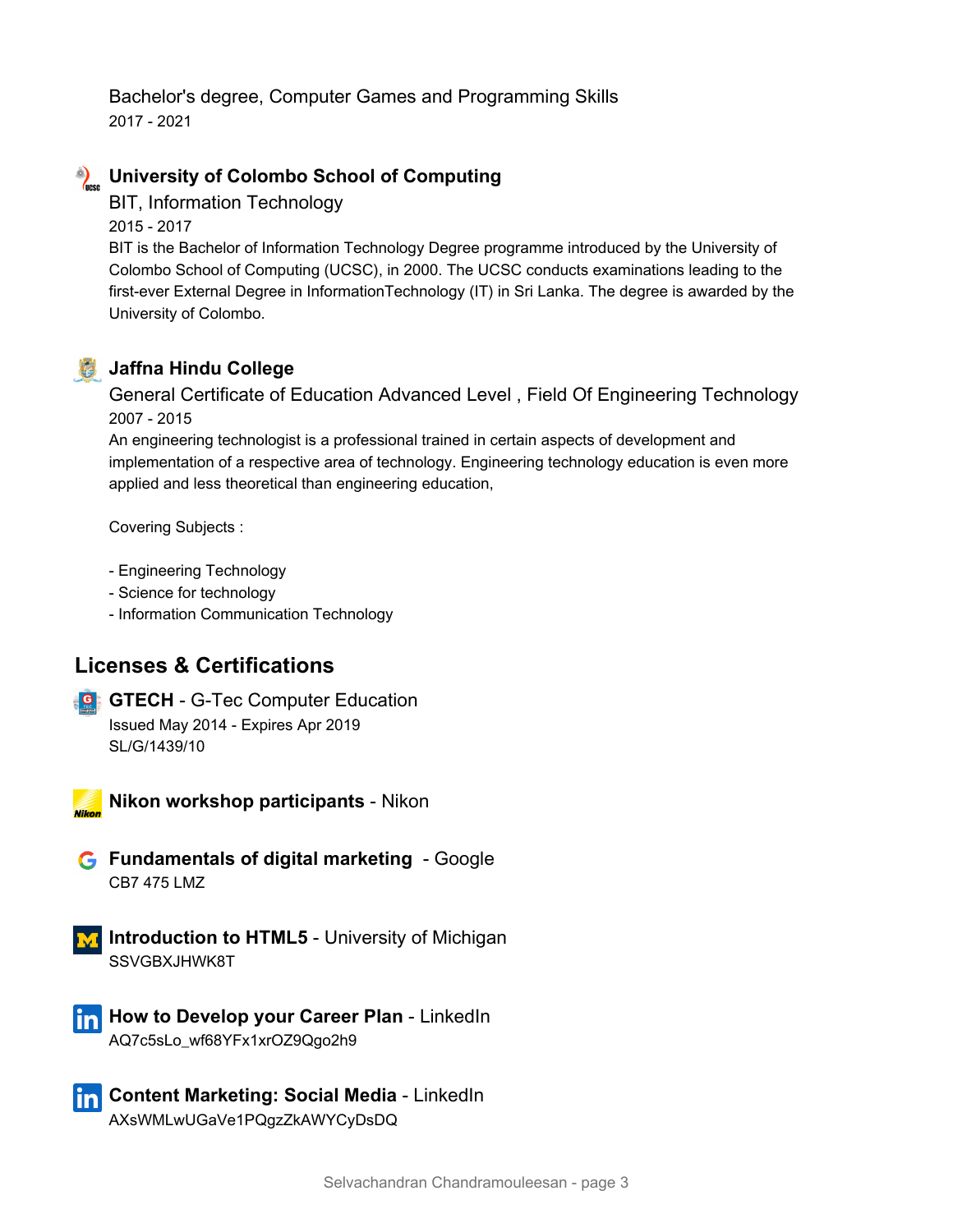

# **In What is Graphic Design?** - LinkedIn

AccXhgvPm\_CgDGuxp2mpQaza-lKL

**R** Learning from Failure - Project Management Institute AZ5D\_9umnyRayosgmZJNmw3Yle0d





**Psychological Safety: Clear Blocks to Innovation, Collaboration, and Risk-Taking** - LinkedIn AY87idUd1J0RpmDj9bACc0N3w7vp

**Leading Yourself** - LinkedIn AQokqJy9gwChscHOLVG1PhlK3ZqK



**Human-Centered Leadership** - LinkedIn

**Business Analysis Foundations: Competencies** - LinkedIn AcGQuiIJC7LATBB3p\_55hYX7RPqz

**Technical Sales: The Role of the Sales Engineer** - LinkedIn ATtjaDKfcIakL\_gzrk8K59toiSmf

**Digital Marketing Tools Taught from 3D Avatar Planet: Part 1** - Udemy UG-fdeDd444-ca4b-4613-86d2-c7afe495cffee

**Adobe Photoshop CC- Basic Photoshop training** - Udemy

#### **Skills**

Graphic Design • Web Development • Adobe Photoshop • Web Design • Logo Design • Social Media Marketing • Graphics • Programming • Branding • Content Marketing

#### **Honors & Awards**

**Best St john ambulance service medal** - Jaffna hindu College Jul 2015

**Yarl Geek Challenge 3: Juniors' Winner** - Yarl IT Hub Oct 2014